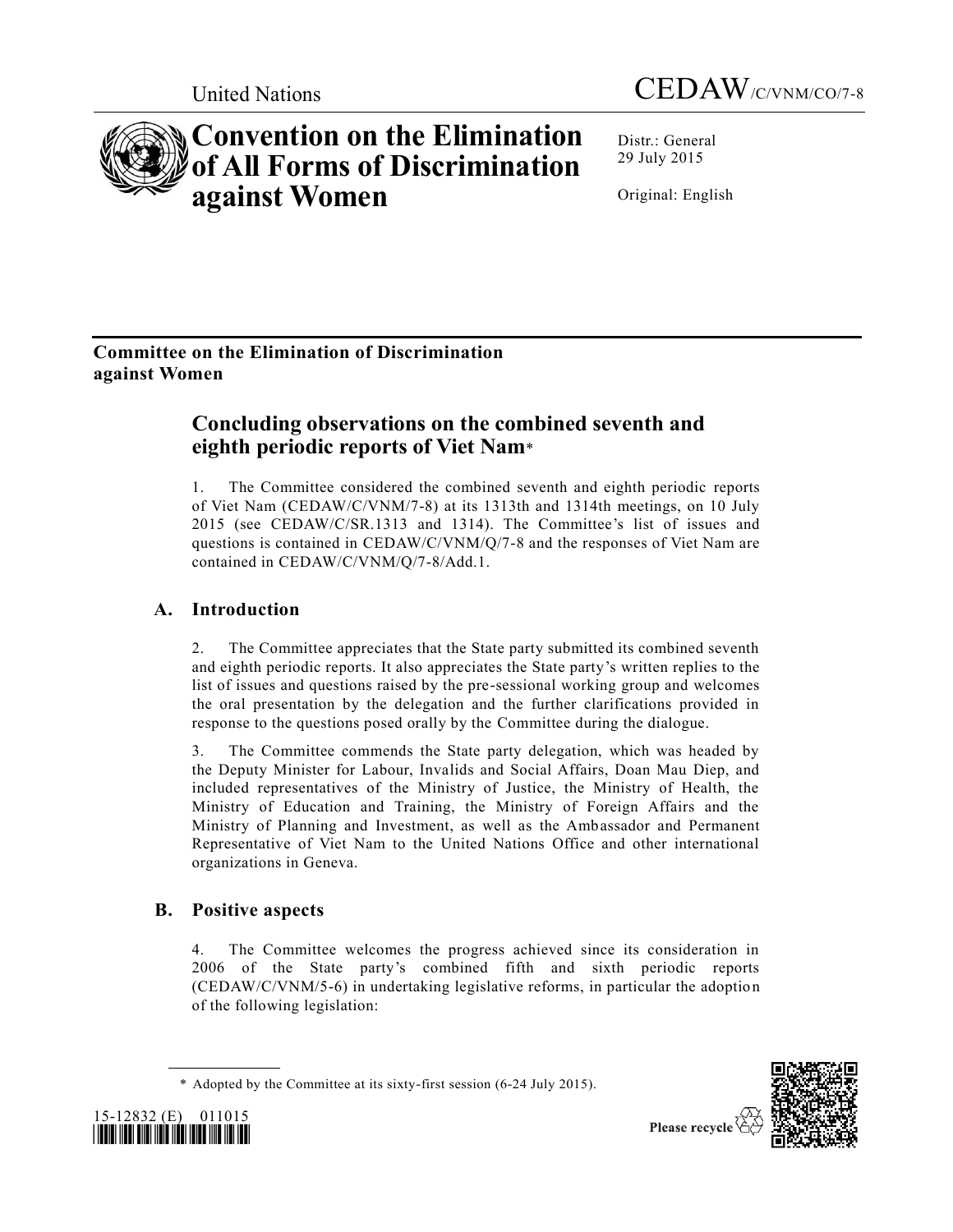(a) Constitution, which recognizes gender equality and prohibits genderbased discrimination, in 2013;

(b) Amendment to the Law on Vietnamese Nationality, which facilitates the acquisition of Vietnamese nationality by refugee and stateless women and prevents statelessness, in 2014;

(c) Land Law, which provides for the issuance of land-use certificates in the name of both spouses, in 2013;

(d) Amendment to the Labour Code, which prohibits sexual harassment at work, in 2012;

(e) Law on Human Trafficking, which explicitly prohibits forced labour and sexual exploitation, in 2011.

5. The Committee welcomes the State party's efforts to improve its institutional and policy framework aimed at accelerating the elimination of discrimination against women and promoting gender equality, such as the adoption of the following:

- (a) National Strategy for Gender Equality (2011-2020);
- (b) National Programme on Gender Equality (2011-2015);
- (c) National Action Plan on Human Trafficking (2011-2015).

6. The Committee welcomes the fact that, in the period since the consideratio n of the previous reports, the State party has ratified or acceded to the following instruments:

(a) Convention against Torture and Other Cruel, Inhuman or Degrading Treatment or Punishment, in 2015;

(b) Convention on the Rights of Persons with Disabilities, in 2015;

(c) United Nations Convention against Transnational Organized Crime, in 2012;

(d) Protocol to Prevent, Suppress and Punish Trafficking in Persons, Especially Women and Children, supplementing the United Nations Convention against Transnational Organized Crime, in 2012.

#### **C. Principal areas of concern and recommendations**

#### **National Assembly**

7. **The Committee stresses the crucial role of the legislative power in ensuring the full implementation of the Convention (see the statement by the Committee on its relationship with parliamentarians, adopted at the forty-fifth session, in 2010). It invites the National Assembly, in line with its mandate, to take the necessary steps regarding the implementation of the present concluding observations between now and the next reporting period under the Convention.**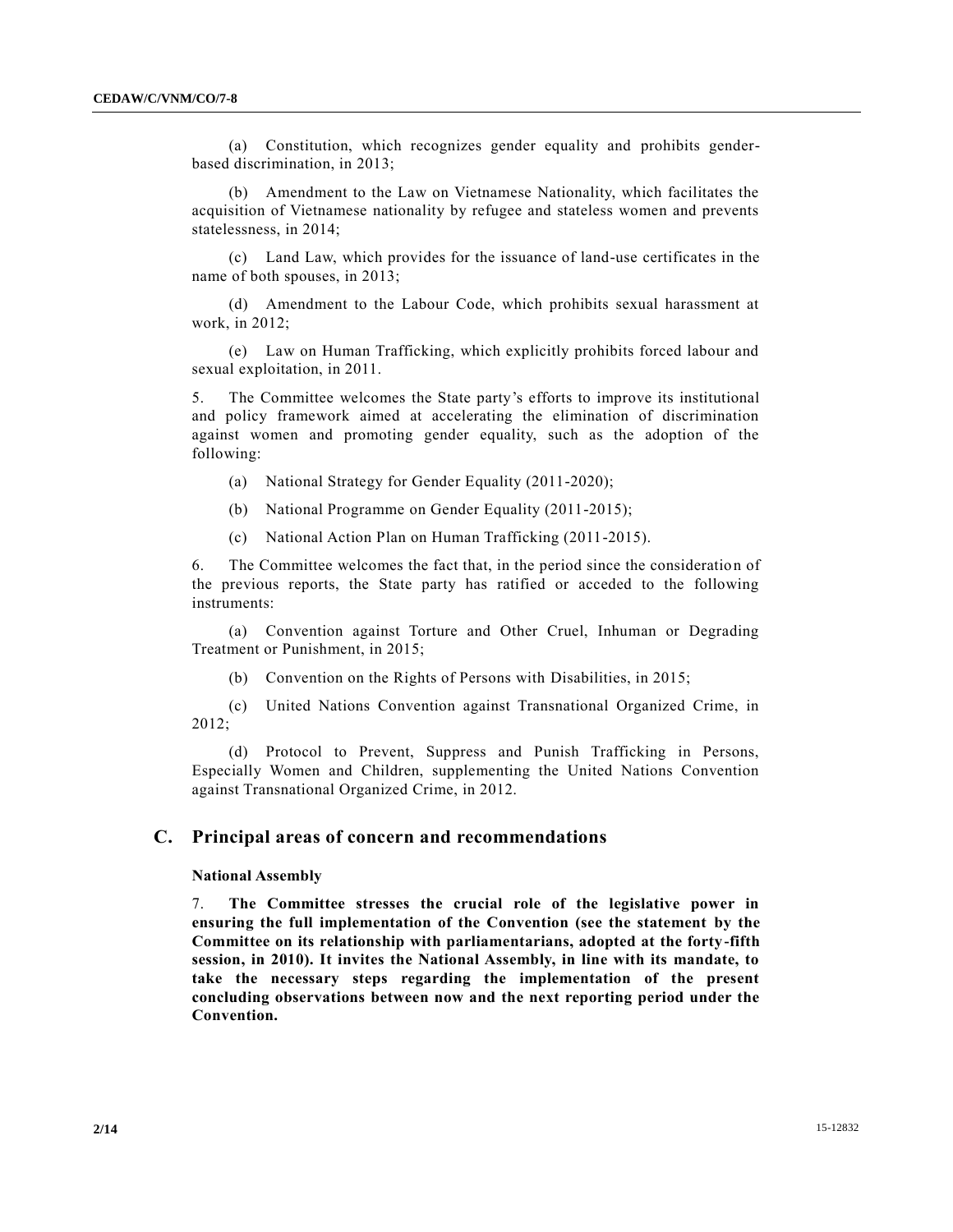#### **Constitutional, legislative and institutional framework**

8. The Committee welcomes the inclusion of the principle of gender equality and the prohibition of discrimination based on sex in the Constitution of 2013. It also notes that several laws relevant to gender equality and the advancement of women are scheduled for revision in the next few years, which can be an opportunity for facilitating further gender mainstreaming in the State party. Nevertheless, the Committee is concerned:

(a) That a few laws and decrees, such as the Law on Marriage and Family (2014) and the Labour Code, continue to contain discriminatory provisions that are not compatible with the Convention and the Constitution;

That the implementation of laws and policies remains weak owing to the lack of accountability mechanisms and insufficient human, technical and budgetary resources and unawareness of the concept of substantive gender equality by lawmakers and policymakers and government officials;

(c) That the general lack of knowledge about gender equality persists.

#### 9**. The Committee recommends that the State party:**

(a) **Use the scheduled revision of laws, including the Penal Code, the Criminal Procedure Code, the Civil Code and the Legal Aid Law, as an opportunity to harmonize those laws with the provisions of the Convention and the Constitution;**

(b) **Consider amending the Law on Marriage and Family and the Labour Code to bring them into full conformity with the Convention and the Constitution;**

(c) **Build strong accountability mechanisms for the implementation of laws and policies relevant to gender equality and the advancement of women, including in the forthcoming national programme on gender equality for 2016- 2020, with clear timelines, targets and indicators, a clear allocation of responsibilities, mechanisms for monitoring implementation, and the allocation of adequate human, technical and budgetary resources;**

(d) **Enhance capacity-building for lawmakers and policymakers, government officials, the judiciary and law enforcement officials at the national and provincial levels to promote understanding of the concept of substantive gender equality in line with the Convention;**

(e) **Widely disseminate the Convention, the Constitution and the Gender Equality Law throughout the State party, including at the community level, and translate them into ethnic minority languages.**

#### **Legal aid and access to justice**

10. The Committee welcomes the efforts made by the State party to build the capacity of the judiciary on gender equality, but is concerned:

(a) That the frequent use of reconciliation and mediation for dispute resolution, including in cases of domestic violence and property disputes, favours men over women and hinders women's access to justice and remedies;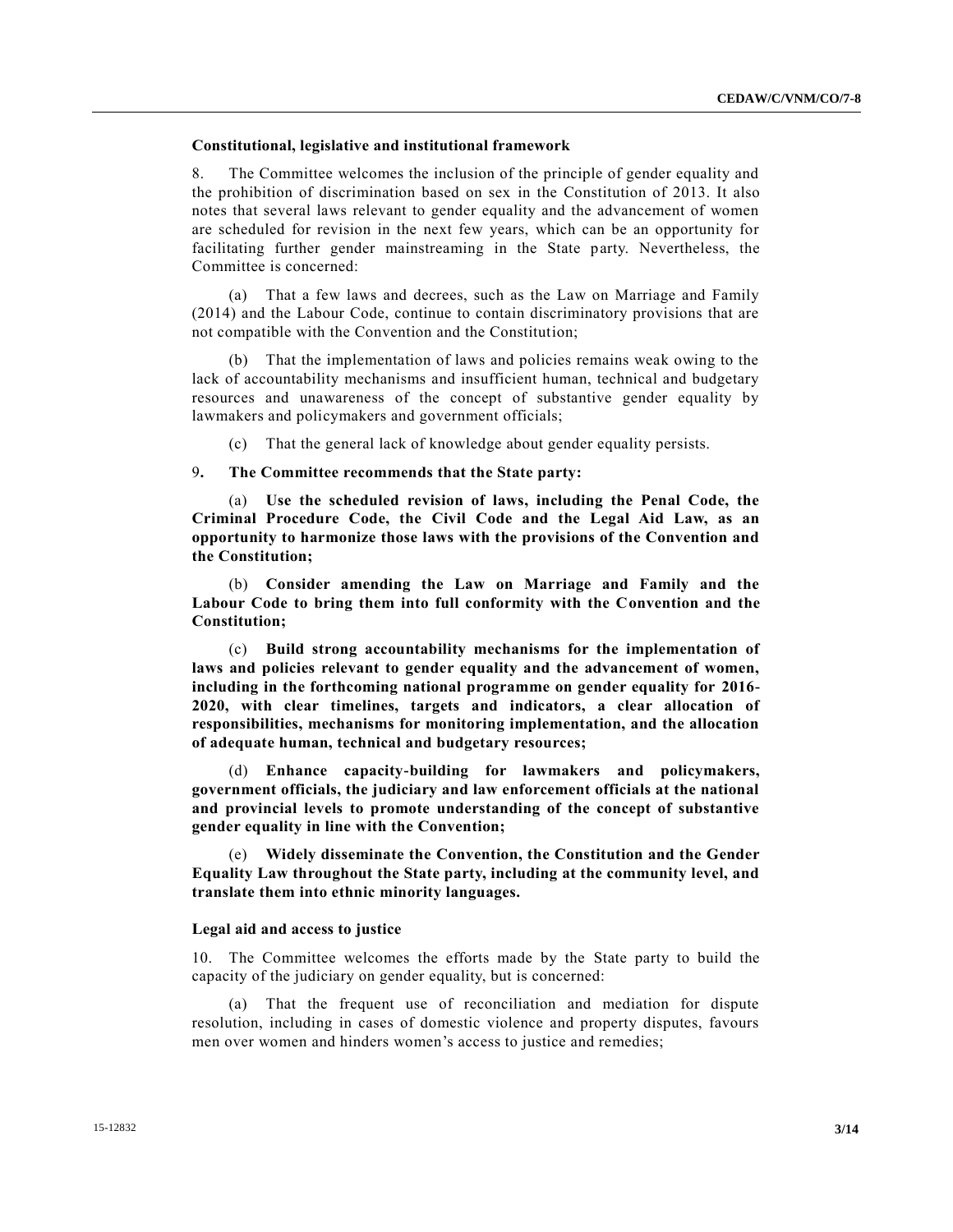(b) That women's access to legal aid remains low and, under the Legal Aid Law (2006), legal aid is not free of charge for women whose household income is above the poverty line, even if they lack access to household income and/or are survivors of domestic violence.

#### 11. **The Committee recommends that the State party:**

(a) **Enhance the implementation of relevant national laws that accord priority to the judicial process rather than reconciliation and mediation, and raise the awareness of community leaders, law enforcement officers, lawyers and the judiciary to ensure women's access to justice;**

(b) **Include, in the scheduled amendment to the Legal Aid Law in 2016, the development of a comprehensive legal aid scheme so as to ensure effective access by women to the courts, including in cases of discrimination and violence against women, with a clear timeline and mechanism for monitoring, for criminal cases, in accordance with the United Nations Principles and Guidelines on Access to Legal Aid in Criminal Justice Systems (General Assembly resolution 67/187, annex);**

(c) **Enhance women's awareness of their rights and legal literacy in all areas of the law to empower women to avail themselves of procedures and remedies to claim their rights under the Convention.**

#### **National machinery for the advancement of women**

12. The Committee notes the existence of various institutions to advance women 's rights, including the Ministry of Labour, Invalids and Social Affairs, the National Committee for the Advancement of Women and the Vietnamese Women's Union, but is concerned about:

(a) The lack of effective coordination and clear division of responsibility in ensuring gender equality and the rights of women within State institutions;

(b) The insufficient implementation of the National Strategy on Gender Equality (2011-2020).

#### 13. **The Committee recommends that the State party:**

(a) **Ensure overall coordination among relevant State institutions in ensuring gender equality and the rights of women, with a clear mandate and defined responsibilities for each institution as well as adequate human, technical and financial resources and the authority to effectively discharge their mandates;**

(b) **Enhance the effective implementation of the National Strategy on Gender Equality (2011-2020) by allocating the human, technical and financial resources necessary for its implementation so as to ensure that gender equality is mainstreamed across all areas of work of the Government.**

#### **Temporary special measures**

14. The Committee notes with concern that there is limited understanding in the State party of temporary special measures to accelerate the achievement of substantive equality of women and men, in line with article 4 (1) of the Convention and the Committee's general recommendation No. 25 on the subject.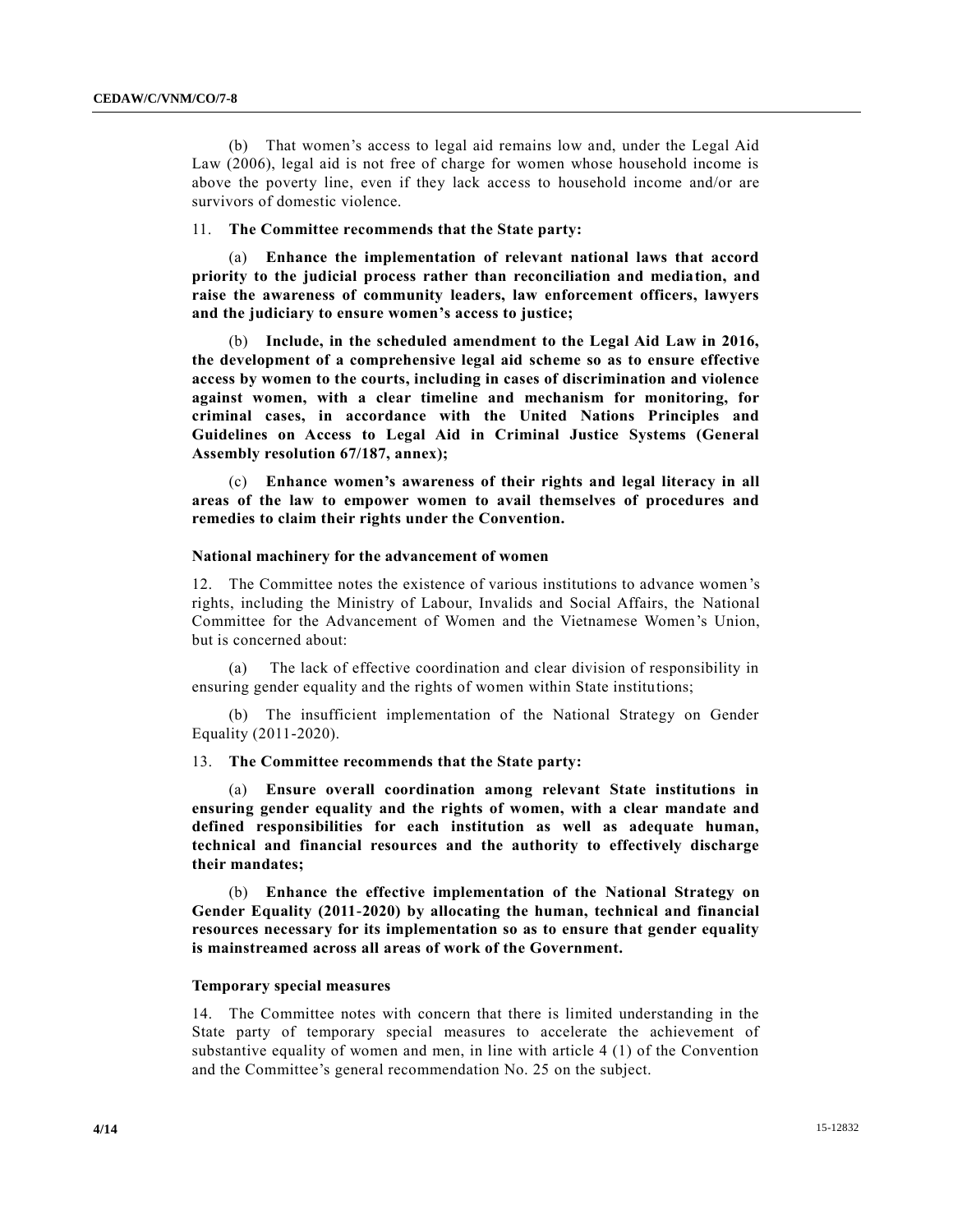15. **The Committee encourages the State party to promote the understanding of and use temporary special measures, in accordance with article 4 (1) of the Convention and the Committee's general recommendation No. 25, as a necessary component of a strategy to accelerate the achievement of substantive equality of women and men in all areas of the Convention in which women are underrepresented or disadvantaged.**

#### **Stereotypes and discriminatory practices**

16. The Committee is concerned about the persistence of patriarchal attitudes and deep-rooted gender stereotypes regarding the roles and responsibilities of women and men in the family and in society that overemphasize the subordinate and caring roles of women and are reflected in practices such as son preference. It also notes with concern the prevalence of harmful practices such as child marriage in some areas of the State party and about the persistence of gender bias and gender stereotypes in the media.

#### 17. **The Committee recommends that the State party:**

(a) **Adopt comprehensive strategic measures to tackle the root causes of gender inequality and modify the deeply entrenched discriminatory gender stereotypes and cultural beliefs that favour men over women, with the aim of eliminating gender-based discrimination and harmful practices;**

(b) **Reinforce programmes to eliminate gender stereotypes associated with traditional gender roles in the family and in society, targeting officials at all levels, the judiciary and law enforcement personnel, teachers, parents and community leaders, as well as women and men and girls and boys, to raise awareness of the negative effects of harmful practices and discriminatory stereotypes on women's enjoyment of their rights, in accordance with articles 2 (f) and 5 (a) of the Convention;**

(c) **Raise the awareness of and cooperate with the media to enhance understanding of the concept of equality of women and men in public and private life and convey positive images of women.**

#### **Violence against women**

18. The Committee welcomes the adoption of the Law on Domestic Violence Prevention and Control in 2007 and the revised Labour Code in 2012, which prohibited workplace sexual harassment, but is concerned about:

(a) The high prevalence of violence against women and girls, including dating violence, violence in public spaces and workplace sexual harassment, as well as against older women and women in prostitution;

(b) The absence of legal provisions explicitly criminalizing marital rape; the low rate of reporting and conviction of perpetrators of violence against women; the excessive use of reconciliation procedures to address domestic violence; and the overreliance on forensic evidence in investigating physical and sexual vio lence;

(c) The inadequacy of victim assistance and rehabilitation services;

(d) The lack of systematic collection of comprehensive data on violence against women.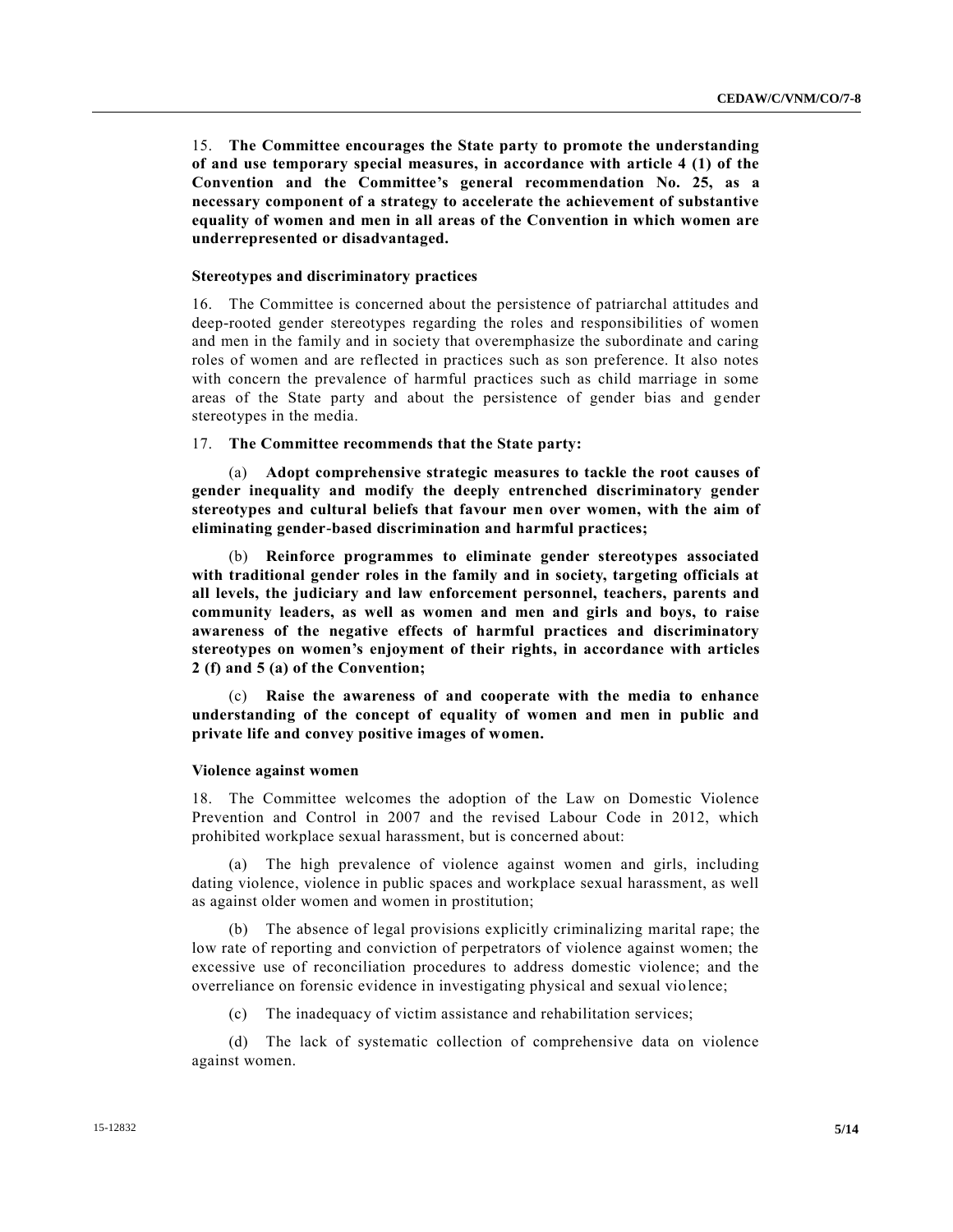19. **Recalling its general recommendation No. 19 on violence against women, the Committee recommends that the State party:**

(a) **Revise the Penal Code and the Criminal Procedure Code and criminalize all forms of violence against women, including marital rape, dating violence, violence in public spaces and sexual harassment;**

(b) **Develop, as a matter of priority, a national plan of action to prevent and respond to all forms of violence against women and allocate sufficient human, technical and financial resources for its effective implementation;**

**Encourage women to report cases of violence and abuse by destigmatizing victims and raising awareness about the criminal nature of such acts, and ensure that all reported cases are effectively investigated and that perpetrators are prosecuted and adequately punished;**

(d) **Review the use of reconciliation and ensure that women who are victims of domestic violence have effective access to protection orders and legal remedies;**

(e) **Provide mandatory training for judges, prosecutors, lawyers, police officers, health professionals and social workers on the strict application of legal provisions criminalizing violence against women and girls;**

(f) **Ensure that victims have access to support services, including free legal aid, medical and psychological care, shelters, counselling and livelihood support;**

(g) **Systematically collect statistical data on all forms of violence against women, disaggregated by form of violence, age, disability, ethnicity and relationship between the perpetrator and the victim, and on the number of complaints, prosecutions, convictions and sentences imposed on perpetrators, as well as on reparations provided to victims.**

#### **Trafficking and exploitation of prostitution**

20. The Committee welcomes the various efforts made by the State party to combat trafficking in women and girls, but notes with concern:

(a) That the State party remains a source country for internal and crossborder trafficking in women and children for purposes of sexual and labour exploitation as well as fraudulent internationally brokered marriage;

(b) The increase in the number of trafficked girls and reports of trafficking in newborns;

(c) The very low conviction rates under the Law on Human Trafficking;

(d) The stigmatization of and administrative penalties imposed on women and girls in prostitution;

(e) The lack of effective national mechanisms for the referral of victims of trafficking to rehabilitation and reintegration assistance.

#### 21. **The Committee recommends that the State party:**

(a) **Carry out a study to investigate the scope, extent and root causes of trafficking in women and girls for sexual and labour exploitation, both within**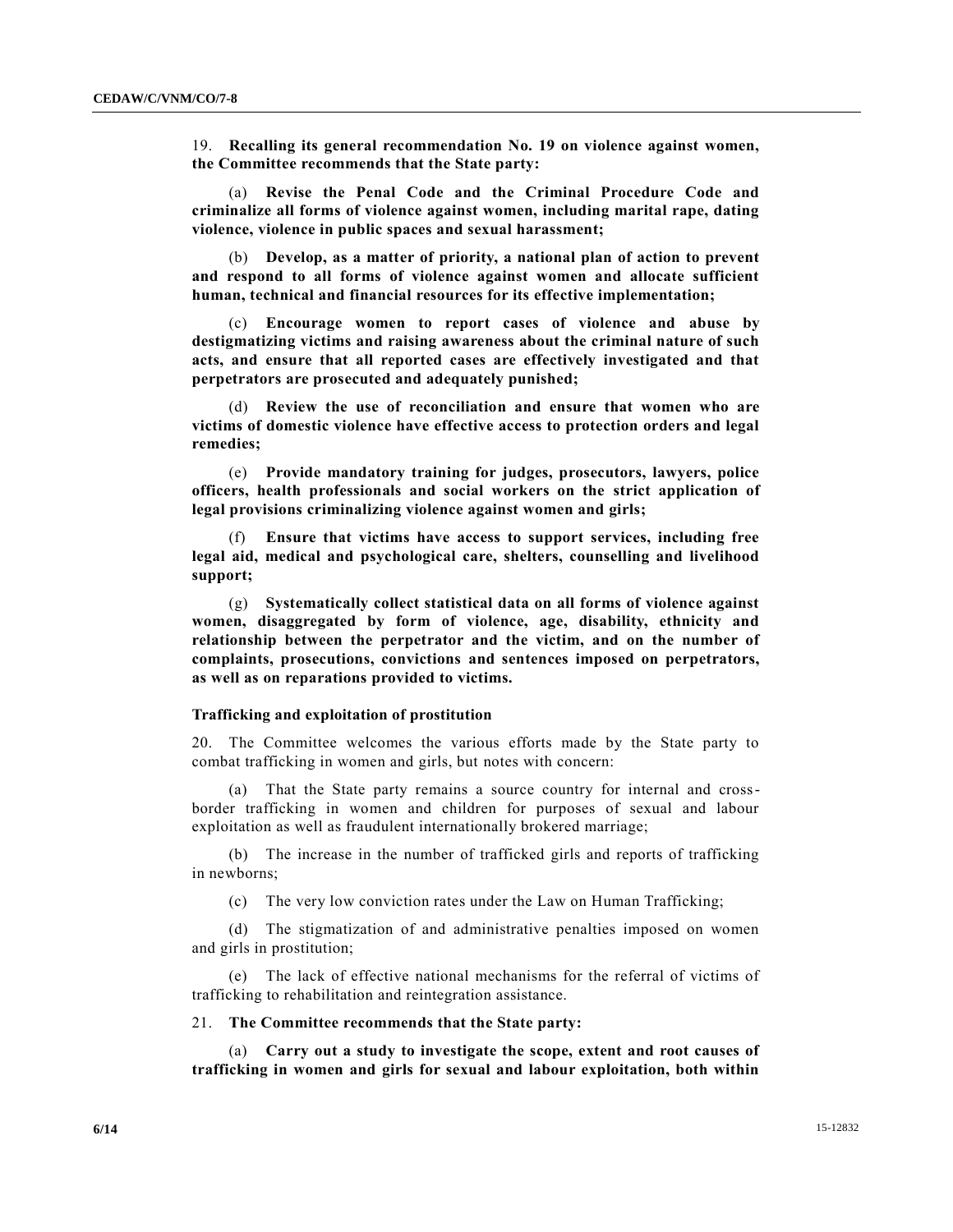**the country and abroad, including through the systematic collection and analysis of data on such exploitation;**

(b) **Take effective measures to eliminate the root causes of trafficking and prostitution, including poverty, in order to remove the vulnerability of women and girls to such exploitation;**

(c) **Review the Law on Administrative Violations Sanction (2012) and the Law on Administrative Penalties (2012) with a view to decriminalizing women in prostitution;**

(d) **Take measures to prevent and eliminate child prostitution and to ensure that perpetrators of child prostitution are prosecuted and adequately punished and that girls in prostitution are not treated as offenders but as victims;**

(e) **Develop effective referral mechanisms and ensure that victims of trafficking are swiftly identified, fully informed of available services and their entitlements, and adequately protected and supported, including through rehabilitation and social reintegration;**

(f) **Raise awareness among women at risk of trafficking and protect them by regulating and inspecting fraudulent internationally brokered marriages and strengthening bilateral cooperation to reduce the vulnerabilities of women married to foreign nationals;** 

(g) **Enhance international, regional and bilateral cooperation to prevent trafficking and harmonize legal procedures aimed at the prosecution and punishment of traffickers.**

#### **Participation in political and public life**

22. The Committee is concerned about the slow increase in the number of women elected to the National Assembly and the low representation of women in decision making positions at the national and local levels.

#### 23. **The Committee recommends that the State party:**

(a) **Take measures to increase the number of women in decision-making positions at all levels and in all areas, in the light of the Committee's general recommendation No. 23 on women in political and public life;**

(b) **Consider establishing a quota for female candidates higher than 35 per cent for the elections to the National Assembly and the People's Council for 2016-2021 with the aim of achieving the target of 35 per cent for elected female deputies set in the National Strategy on Gender Equality (2011-2020).**

#### **Women human rights defenders**

24. The Committee is concerned at:

(a) The alleged harassment, arbitrary arrests, detention and ill-treatment of women human rights defenders in the State party;

(b) The limited possibilities for civil society organizations, including women's rights organizations, to participate in the design, implementation,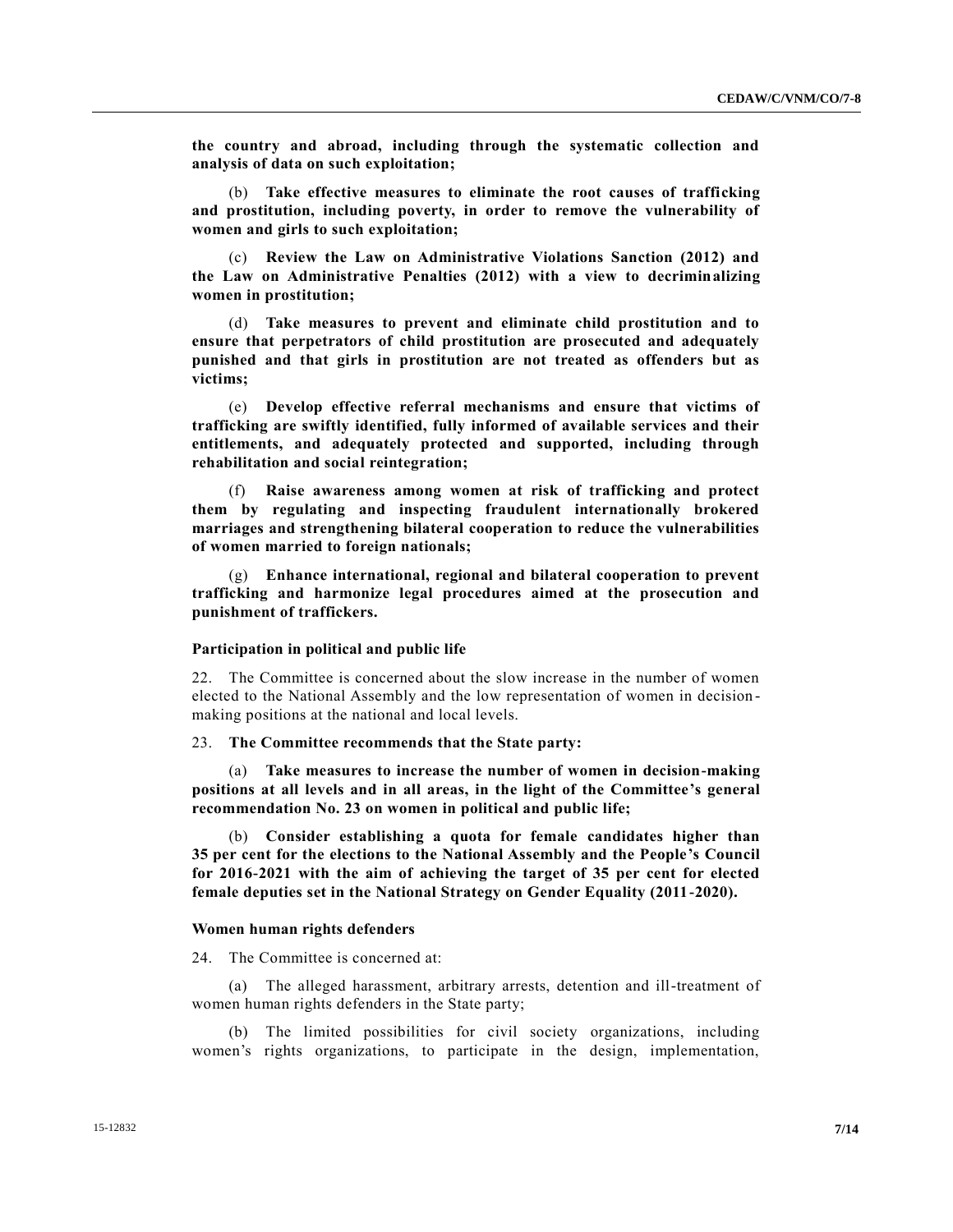monitoring and evaluation of laws, policies and programmes relevant to the implementation of the Convention.

25. **The Committee urges the State party:**

(a) **To investigate allegations of harassment, arbitrary detention and illtreatment of women human rights defenders, prosecute those responsible and provide remedies to the victims;**

(b) **To take specific steps to create an enabling environment in which women human rights defenders and women's rights organizations can be freely established and freely operate in the State party, in line with article 7 (c) of the Convention.**

#### **Education**

26. The Committee notes with concern:

(a) That there is a lack of monitoring and insufficient resources for the education sector;

(b) That discriminatory gender biases and stereotypes are perpetuated in education materials;

(c) That girls are segregated in traditional fields of study;

(d) That girls belonging to ethnic minorities have limited access to all levels of education.

27. **The Committee recommends that the State party:**

(a) **Develop a monitoring and evaluation framework for the implementation of the education sector action plan with sufficient resources from the national budget;**

(b) **In the revision of educational materials, ensure that discriminatory stereotypes are removed from all school textbooks, teaching materials and curricula;**

(c) **Intensify its efforts aimed at diversifying academic and vocational choices for women and men and take further measures to encourage girls and boys to choose non-traditional fields of education;**

(d) **Reduce illiteracy and school dropout rates and increase access to secondary and tertiary levels of education among girls belonging to ethnic minorities, including through the provision of bilingual education and scholarships and subsidies.**

#### **Employment**

28. The Committee welcomes the State party's ratification of the Equal Remuneration Convention, 1951 (No. 100), and the Discrimination (Employment and Occupation) Convention, 1958 (No. 111), of the International Labour Organization, as well as its adoption of the revised Labour Code (2012), but is concerned about:

(a) The persistent gender wage gap;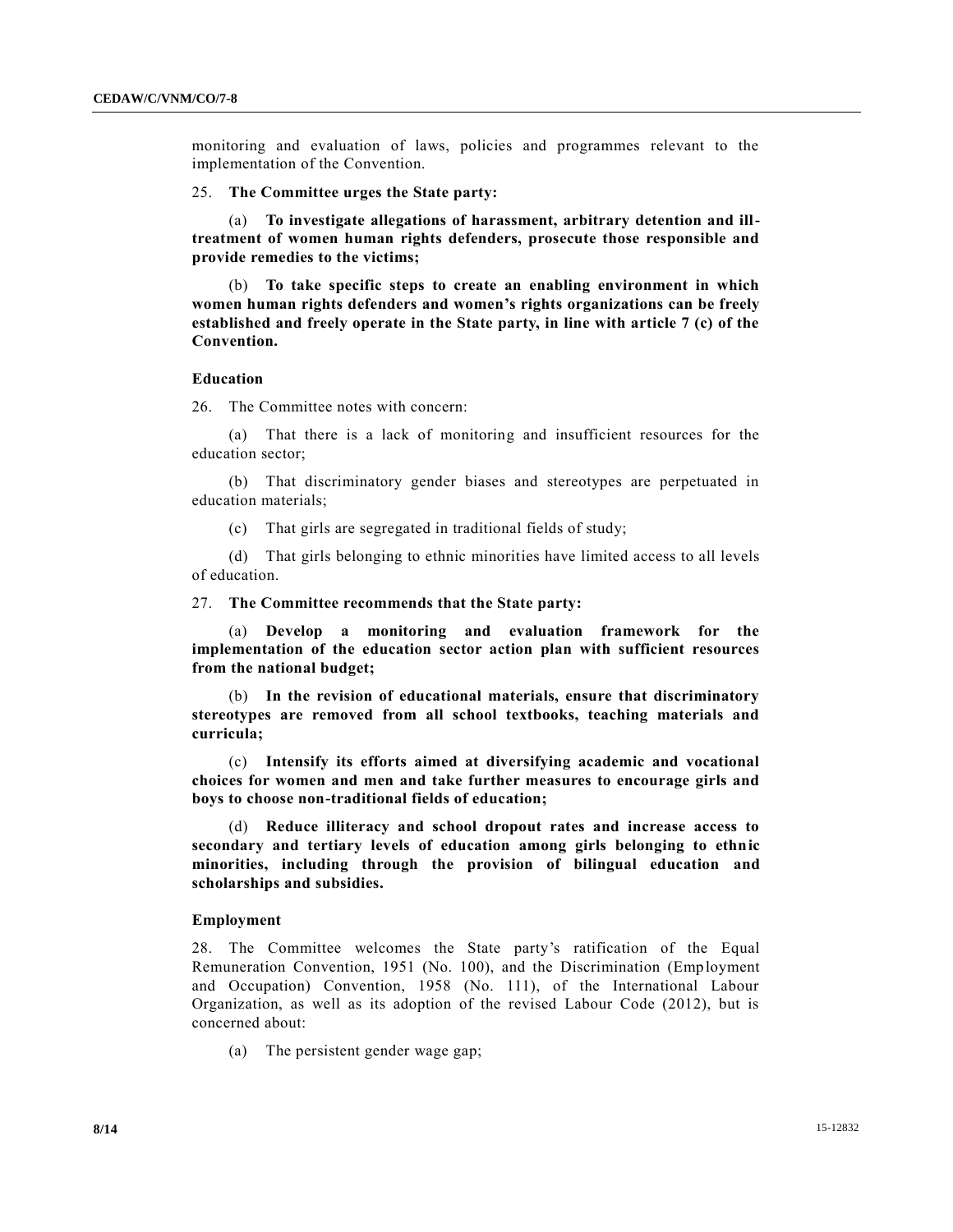(b) The lower retirement age for women and the extensive list of occupations prohibited for women;

(c) The concentration of women in low-paid jobs in the informal sector without access to social protection and outside the scope of the Labour Code;

(d) Discriminatory practices against women by employers based on maternity and pregnancy.

29. **The Committee recommends that the State party:**

(a) **Reduce the gender wage gap, including by addressing the occupational segregation of women in the public and private sectors and promoting women's access to higher-paid jobs and decision-making positions;**

(b) **Adopt the same age of mandatory retirement for women and men and review and reduce the list of occupations prohibited for women;**

(c) **Provide a regulatory framework for the informal sector, with a view to providing women in the sector with access to social protection and other benefits;**

(d) **Strengthen the regulation and inspection of employers to enforce compliance with labour standards and the prohibition of discrimination against women.**

#### **Migrant women workers**

30. The Committee notes that internal and cross-border migration has rapidly increased in recent years. In that context, the Committee is concerned:

(a) That internal migrant workers, including women and girls, face barriers in gaining access to basic social services guaranteed to all Vietnamese citizens;

(b) That migrant women and girls, especially women domestic workers, are at a high risk of sexual and labour exploitation;

That women and girls migrating abroad are often victimized by fraudulent recruitment agencies and brokers for international marriage;

(d) That migrant women who are victims of exploitation and violence face barriers in filing complaints and gaining access to justice.

31. **The Committee recommends that the State party:**

(a) **Designate an agency responsible for the protection of migrants, including those who migrate outside the framework of official migration programmes;**

(b) **Ensure that internal migrants and their families, including those not registered in the household registration system (***hộ khẩu***), enjoy all the rights guaranteed to all Vietnamese citizens;**

(c) **Strengthen the inspection of workplaces, including private households;**

(d) **Adopt legislation for the protection of domestic workers and consider ratifying the Domestic Workers Convention, 2011 (No. 189), of the International Labour Organization;**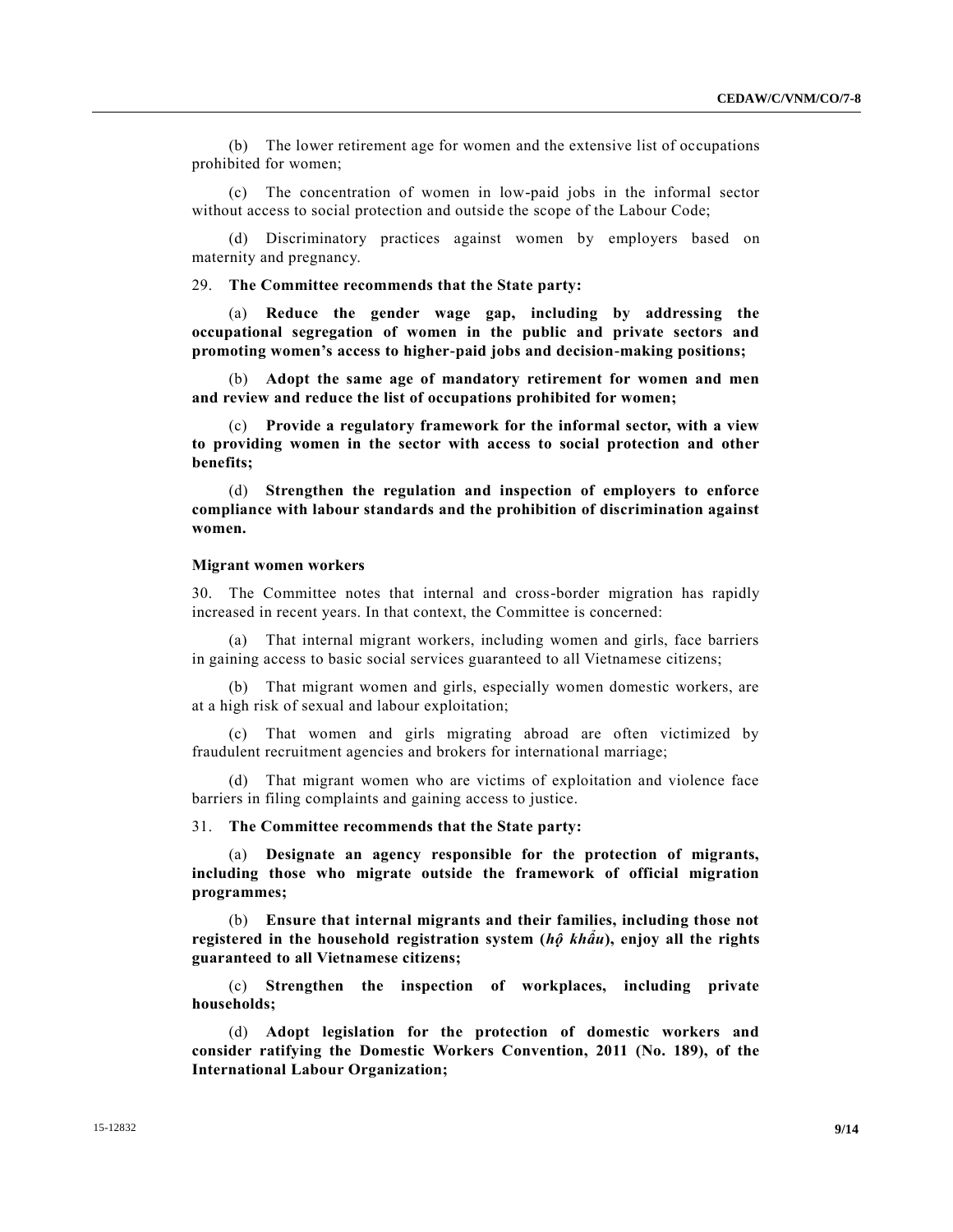(e) **Ensure the regulation and monitoring of recruitment agencies and marriage brokers;**

(f) **Revise the Law on Vietnamese Guest Workers Working Abroad Under Contract (2007) to make it gender sensitive and responsive to the specific needs of migrant women and girls;**

(g) **Raise the awareness of and provide information to women and girls, in particular those in rural areas, on potential risks and on the remedies available if they face human rights violations.**

#### **Health**

32. The Committee commends the State party for the progress made in reducing the maternal and child mortality rates and in the achievement of Millennium Development Goal 5. Nevertheless, the Committee notes with concern:

(a) The imbalance of the sex ratio at birth arising from a strong preference for male offspring, which results in the sex selection of foetuses;

(b) That the maternal mortality rate remains high in rural and mountainous areas and among ethnic minority women;

(c) The high abortion rate among adolescents;

(d) The increase in the number of women in long-term sexual relationships infected with HIV/AIDS by their male partners and the stigma and discrimination against women living with HIV.

#### 33. **The Committee recommends that the State party:**

(a) **Take measures to prevent sex selection of foetuses;**

(b) **In the new population law, fully guarantee the rights of women and men to freely and responsibly decide on the number and spacing of their children without distinction of any kind, including sex, disability, health, economic or social status and ethnicity;**

(c) **Ensure that women and girls and men and boys have access to free, age-appropriate and high-quality information on sexual and reproductive health and to affordable family planning services and contraceptives, regardless of their marital status, disability, ethnicity or geographical location. Decisions regarding sterilization and the use of contraceptives should be made based on the full informed consent and voluntary will of the women and girls concerned;**

(d) **Enhance efforts to reduce maternal mortality in rural areas and among women from ethnic minorities by improving their access to basic prenatal and antenatal care, emergency obstetric care and the presence of skilled attendants at births. To that end, the State party is encouraged to consider the technical guidance of the Office of the United Nations High Commissioner for Human Rights on the application of a human rights-based approach to the implementation of policies and programmes to reduce preventable maternal morbidity and mortality (see [A/HRC/21/22](http://undocs.org/A/HRC/21/22) and Corr.1 and 2);**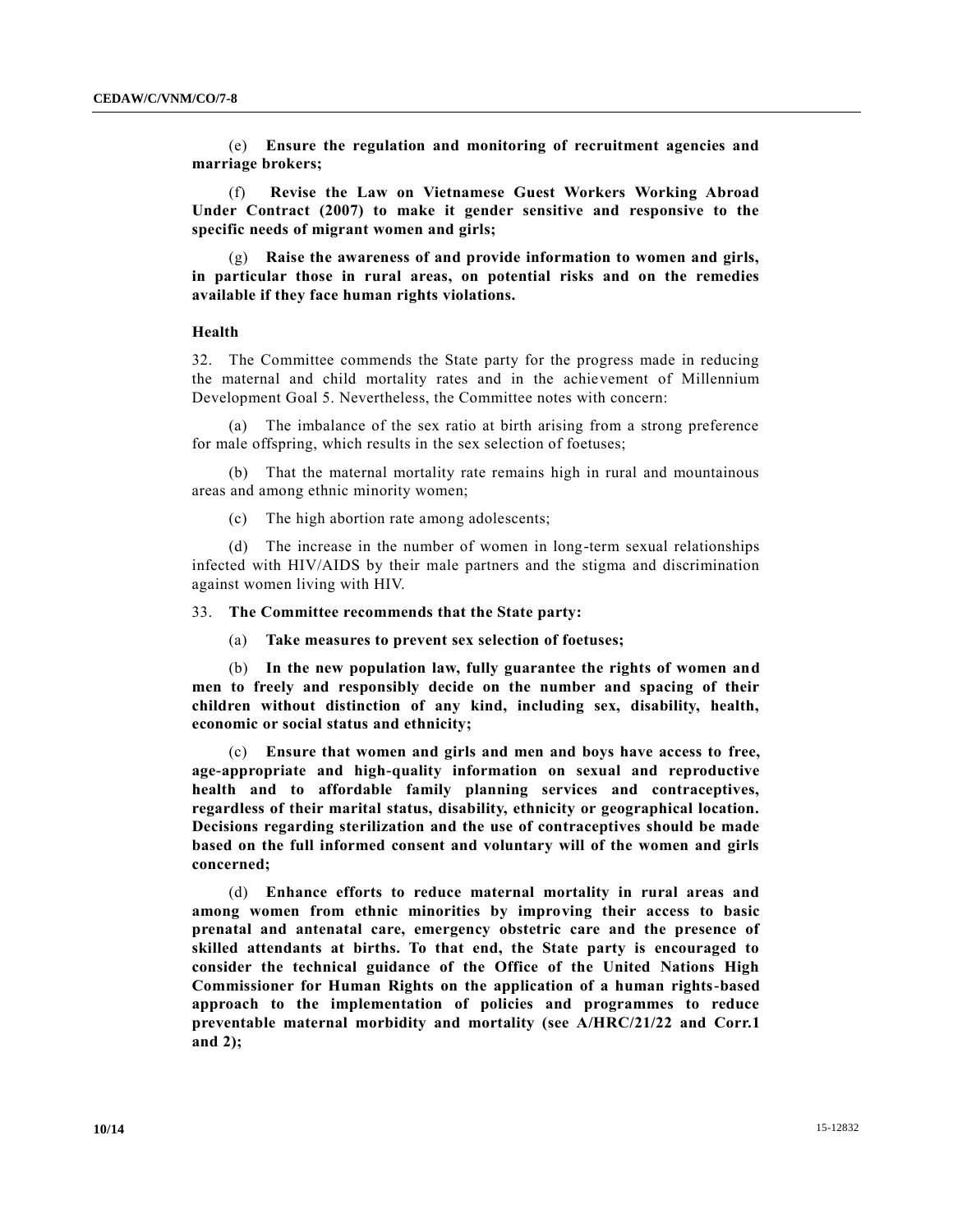(e) **Introduce age-appropriate education on sexual and reproductive health in school curricula and facilitate access by adolescent girls and boys to contraceptives, as well as to high-quality reproductive health services, assistance and counselling;**

(f) **Strengthen enforcement of the Law on Prevention and Control of HIV/AIDS (2006) to address the stigma and discrimination against women living with HIV and raise the awareness of men, including those with risk behaviours and those living with HIV, of their role in reducing the transmission of HIV to their sexual partners.**

#### **Economic empowerment of women**

34. The Committee is concerned:

(a) That women's economic empowerment has not been fully mainstreamed into the overall development strategies of the State party;

(b) That most women in the agricultural and informal sectors, older women and minority women have limited access to full social protection and have limited access to training opportunities and financial resources, such as formal credits through bank loans, income and pension and social security schemes, compared with men.

#### 35. **The Committee recommends that the State party:**

(a) **Integrate initiatives aimed at encouraging women's economic empowerment throughout its development strategies, keeping in mind the specific situations of different groups of women;**

(b) **Ensure access by women to the agricultural and informal sectors, and by older women and minority women, especially women from the Degar and Khmer Krom communities, to training opportunities, such as vocational training, and financial resources, such as income-generating projects, credit facilities and pension and social benefits schemes, on an equal basis with men.**

#### **Rural women**

36. The Committee welcomes the fact that the Land Law (2013) provides for the issuance of land-use certificates in the name of both spouses, but remains concerned that, in practice, male-only certificates are often issued and that mediation of disputes tends to favour men over women. The Committee is also concerned at the recent increase in expropriation and relocation programmes in the context of development projects, disaster risk reduction and responses to climate change, which have negatively affected the livelihood of rural women.

#### 37. **The Committee recommends that the State party:**

(a) **Establish effective monitoring mechanisms for the implementation of the Land Law and ensure that land-use certificates bear the names of both spouses and that legal remedies are given priority over mediation in case of land disputes involving women;**

(b) **Use expropriation only for public purposes defined under the law and with adequate compensation and reparation for the affected women. Evictions and relocations should not result in affected women being rendered**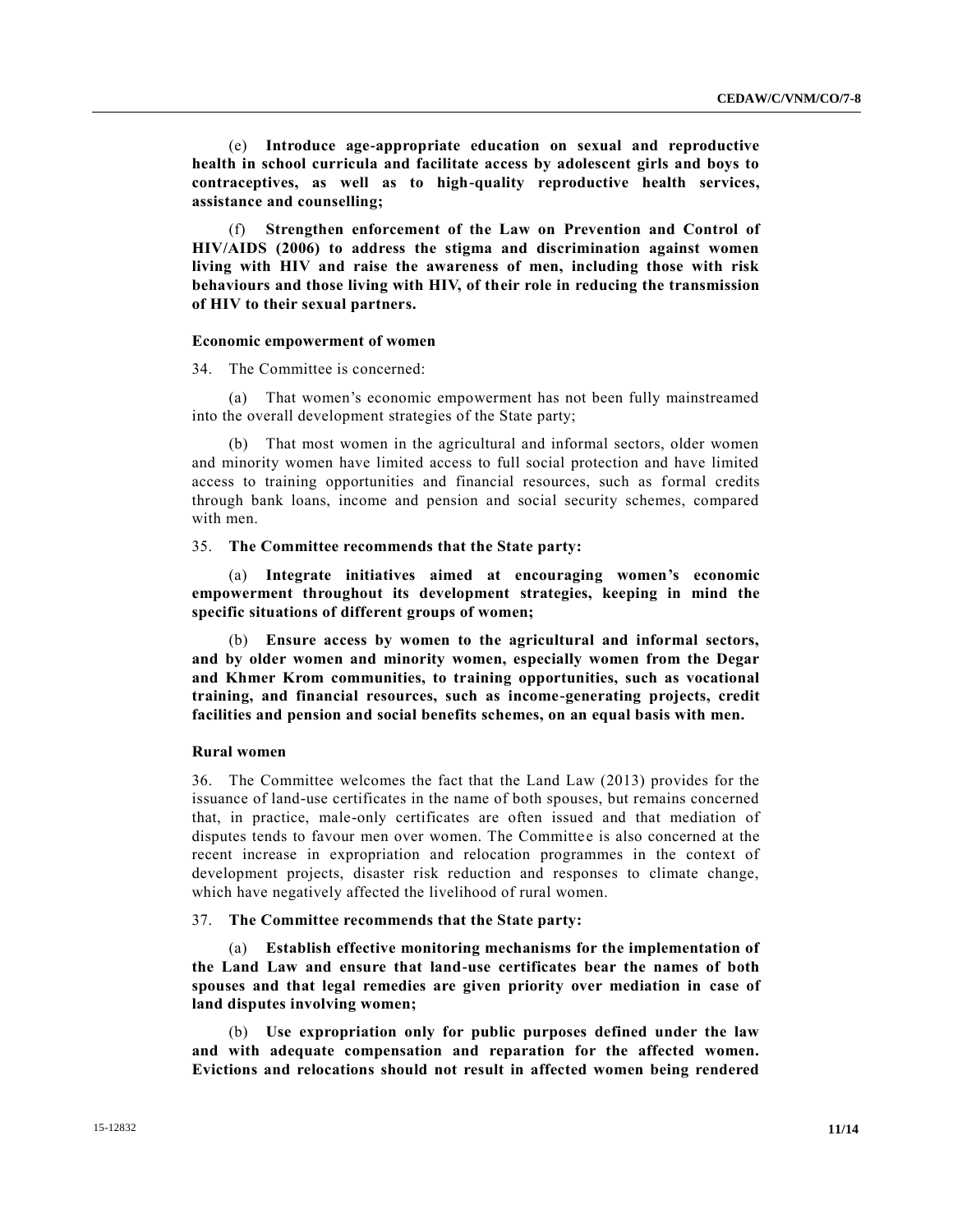**homeless or vulnerable to violations of their human rights. In that regard, the Committee draws the attention of the State party to the Voluntary Guidelines on the Responsible Governance of Tenure of Land, Fisheries and Forests in the Context of National Food Security, as well as the basic principles and guidelines on development-based evictions and displacement developed by the Special Rapporteur on adequate housing as a component of the right to an adequate standard of living (see [A/HRC/4/18,](http://undocs.org/A/HRC/4/18) annex I).**

#### **Refugee, asylum-seeking and stateless women**

38. The Committee welcomes the fact that the State party facilitated the naturalization of former Cambodian refugees received in the period 1975 -1980, including many women. It also welcomes the significant reduction in the number of stateless women under the Law on Vietnamese Nationality, as amended in 2014, but is concerned:

(a) That there is no procedure in place for granting asylum or determining refugee status, notwithstanding the constitutional guarantee of the right to asylum;

(b) That there are 800 stateless women who lost their Vietnamese nationality in failed attempts to obtain another nationality.

39. **In line with its general recommendation No. 32 on the gender-related dimensions of refugee status, asylum, nationality and statelessness of women, the Committee recommends that the State party:**

(a) **Adopt legislation and effective procedures for granting asylum and refugee status and provide protection on grounds of gender-based persecution;**

(b) **Continue to facilitate the reduction of statelessness, in particular the reacquisition of Vietnamese nationality by women who became stateless by renouncing that nationality;**

(c) **Expedite its accession to the 1951 Convention relating to the Status of Refugees and the 1967 Protocol, the 1954 Convention relating to the Status of Stateless Persons and the 1961 Convention on the Reduction of Statelessness.**

#### **Marriage and family relations**

40. The Committee is concerned:

(a) That the legal age for marriage remains lower for women than for men;

(b) That the economic rights of women in de facto unions are not recognized, including upon the dissolution of their relationships, under the Law on Marriage and Family.

#### 41. **The Committee recommends that the State party:**

(a) **Review the Law on Marriage and Family with a view to setting the same minimum age for marriage for women and men, in line with article 16 of the Convention and the Committee's general recommendation No. 21 on equality in marriage and family relations;**

(b) **Consider the situation of women in de facto unions, and of the children resulting from such unions, and take the measures, including by amending the Law on Marriage and Family, necessary to ensure the protection**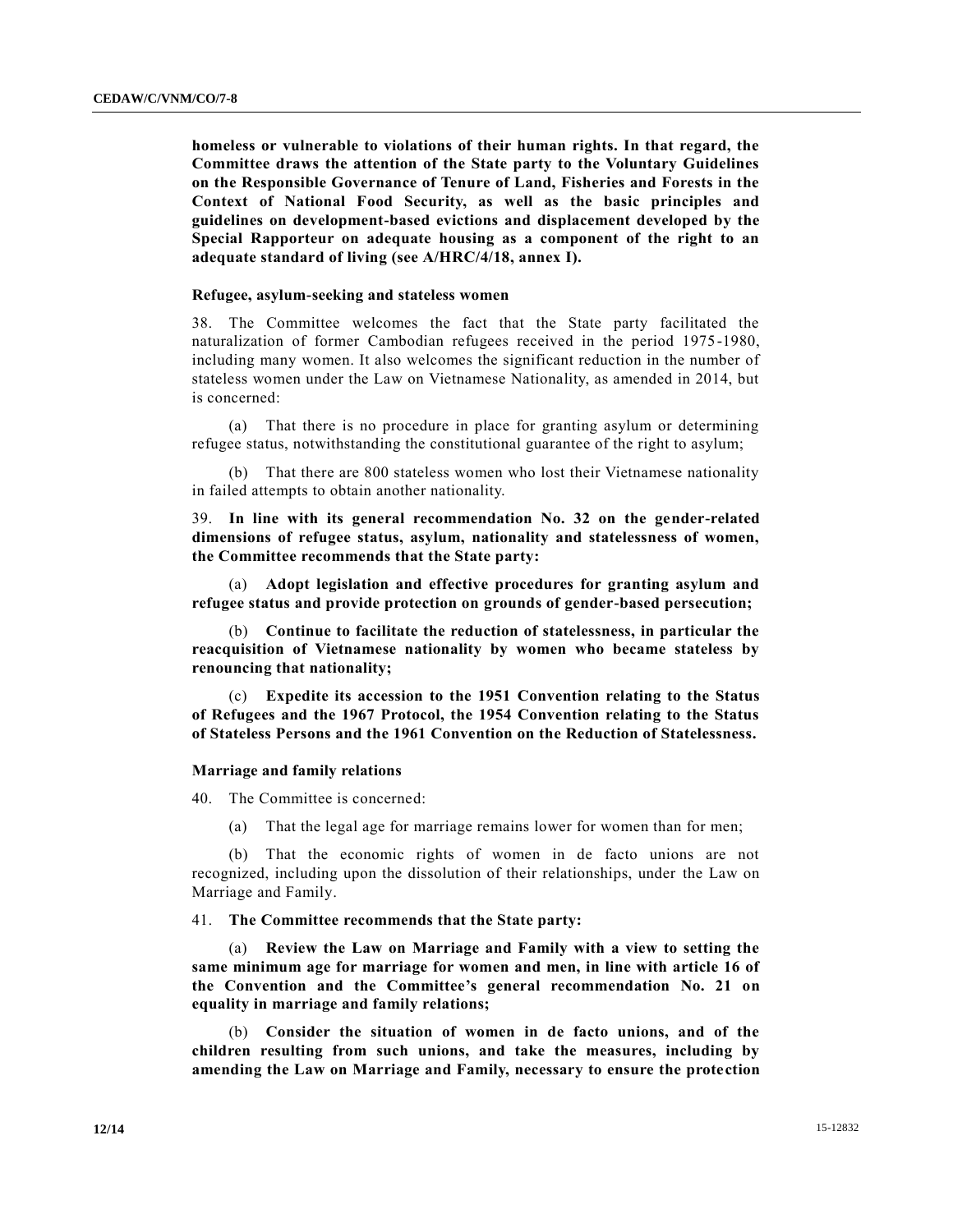**of their economic rights, including upon the dissolution of their relationships, in accordance with the Committee's general recommendation No. 29 on article 16 of the Convention (economic consequences of marriage, family relations and their dissolution).**

#### **Data collection and analysis**

42. The Committee notes that the State party has developed national gender development statistical indicators but is concerned at the general lack of the disaggregated data necessary for an accurate assessment of the situation of women and identification of discrimination, for informed and targeted policymaking and for the systematic monitoring and evaluation of progress achieved towards the realization by women of substantive equality.

43. **The Committee recommends that the State party enhance the collection, analysis and dissemination of comprehensive data, disaggregated by sex, age, disability, ethnicity, location and socioeconomic status, and the use of measurable indicators to assess trends in the situation of women and progress towards the realization by women of substantive equality in all areas covered by the Convention.**

**Optional Protocol and amendment to article 20 (1) of the Convention**

44. **The Committee encourages the State party to ratify the Optional Protocol to the Convention and to accept, as soon as possible, the amendment to article 20 (1) of the Convention concerning the meeting time of the Committee.**

#### **Beijing Declaration and Platform for Action**

45. **The Committee calls upon the State party to use the Beijing Declaration and Platform for Action in its efforts to implement the provisions of the Convention.**

**Millennium Development Goals and the post-2015 development framework**

46. **The Committee calls for the integration of a gender perspective, in accordance with the provisions of the Convention, into all efforts aimed at the achievement of the Millennium Development Goals and into the post-2015 development framework.**

#### **Dissemination**

47. **The Committee recalls the obligation of the State party to systematically and continuously implement the provisions of the Convention. It urges the State party to give priority attention to the implementation of the present concluding observations and recommendations between now and the submission of the next periodic report. The Committee therefore requests that the present concluding observations be disseminated in a timely manner, in the official language of the State party, to the relevant State institutions at all levels (national, regional and local), in particular to the Government, the ministries, the National Assembly and the judiciary, to enable their full implementation. It encourages the State party to collaborate with all stakeholders concerned, such as employers' associations, trade unions, human rights and women's**